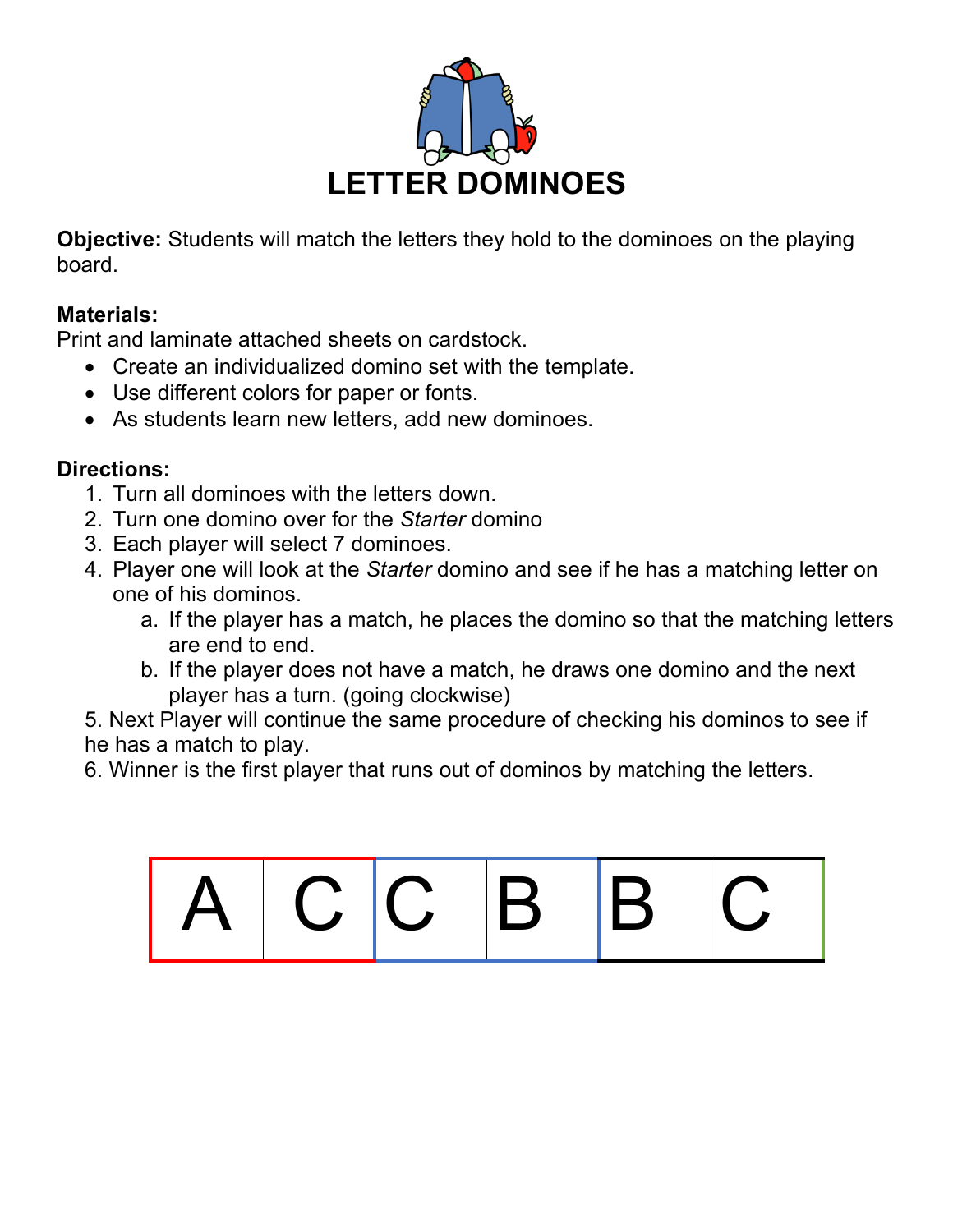



















|--|





 $F C$ 







|--|





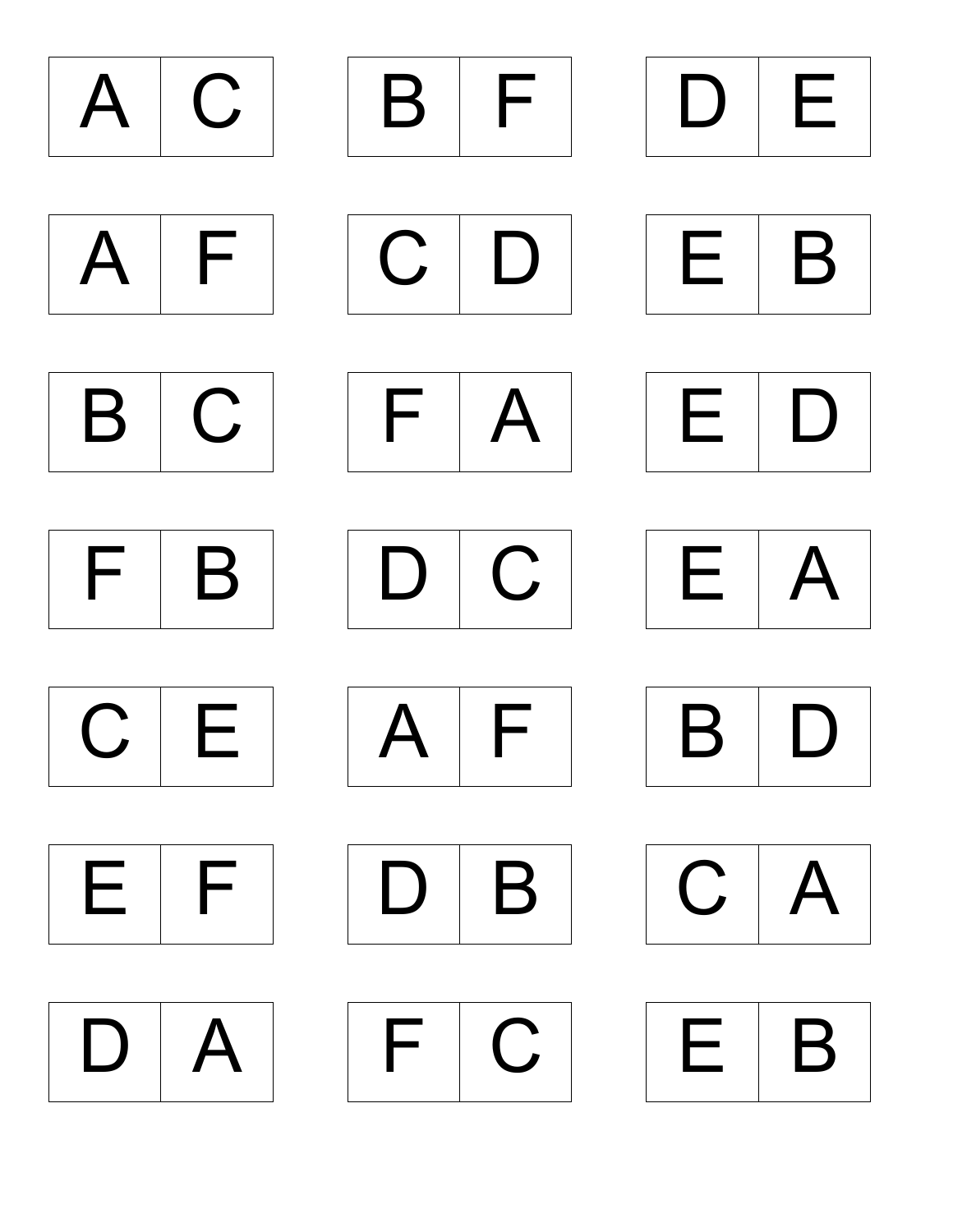| a                     | $\mathbf{C}$                       | $\mathsf b$  | $\overline{f}$            | $d \mid e$                   |             |
|-----------------------|------------------------------------|--------------|---------------------------|------------------------------|-------------|
|                       |                                    |              |                           |                              |             |
| a                     | f                                  |              | $\mathbf{C}$ $\mathbf{d}$ | e <sub>1</sub>               | $\mathbf b$ |
|                       |                                    |              |                           |                              |             |
| $\mathsf{b}$          | $\overline{c}$                     |              | f  a                      | e d                          |             |
|                       |                                    |              |                           |                              |             |
| f                     | $\mathsf{b}$                       | $\mathsf{d}$ | $\mathbf{C}$              | $e \mid a$                   |             |
|                       |                                    |              |                           |                              |             |
|                       | $c \mid e \mid \mid a \mid f \mid$ |              |                           | $\mathsf{b} \mid \mathsf{d}$ |             |
|                       |                                    |              |                           |                              |             |
| $e$ f $d$ $b$ $c$ $a$ |                                    |              |                           |                              |             |
|                       |                                    |              |                           |                              |             |
|                       |                                    |              |                           |                              |             |
|                       | d   a     f   c                    |              |                           | e b                          |             |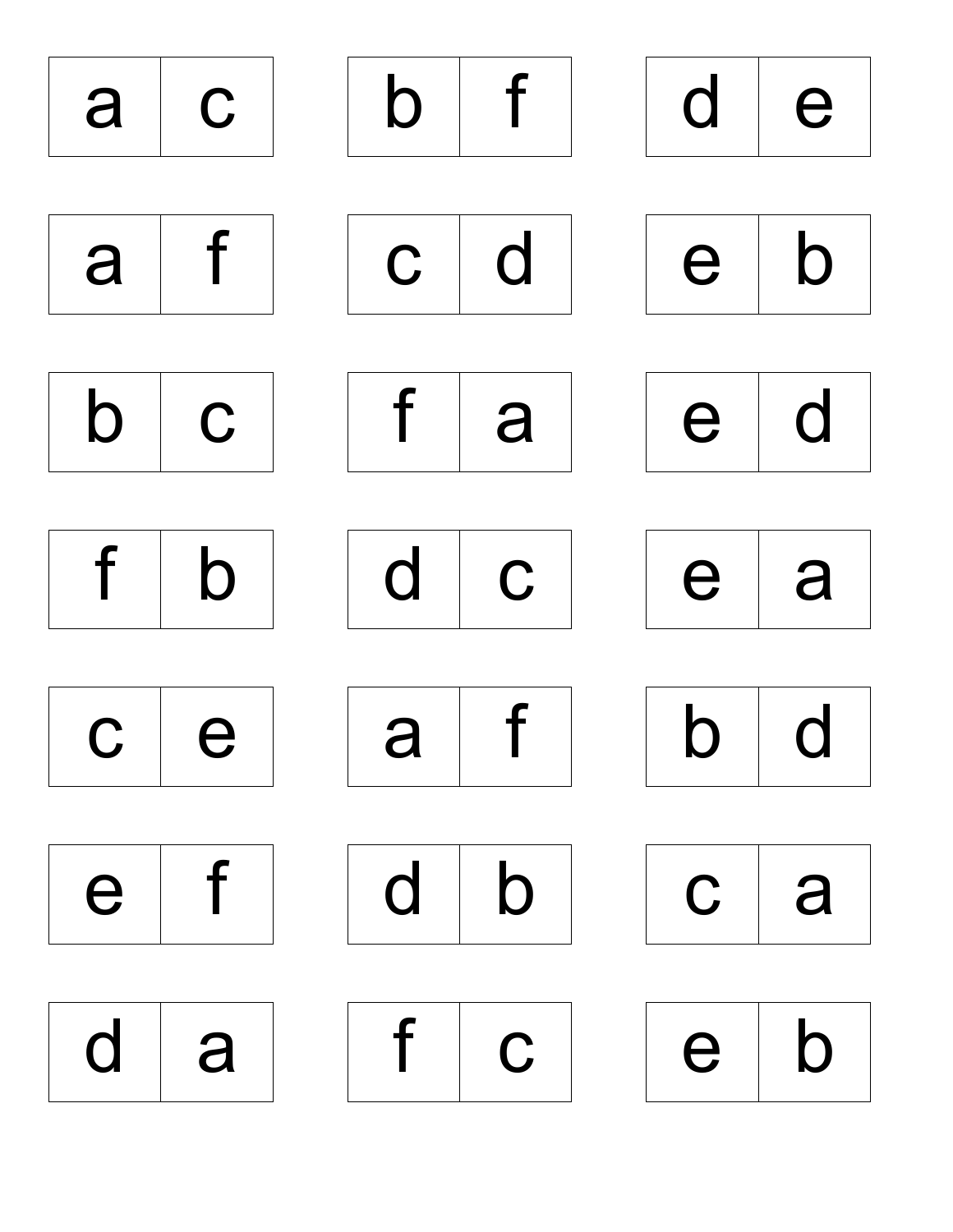





| $\blacktriangleright$ |
|-----------------------|
|-----------------------|













| $\mathcal{L}^{\mathcal{A}}$ | r |
|-----------------------------|---|
|-----------------------------|---|













| $\qquad \qquad \Box$ | /\<br>_ |
|----------------------|---------|
|----------------------|---------|